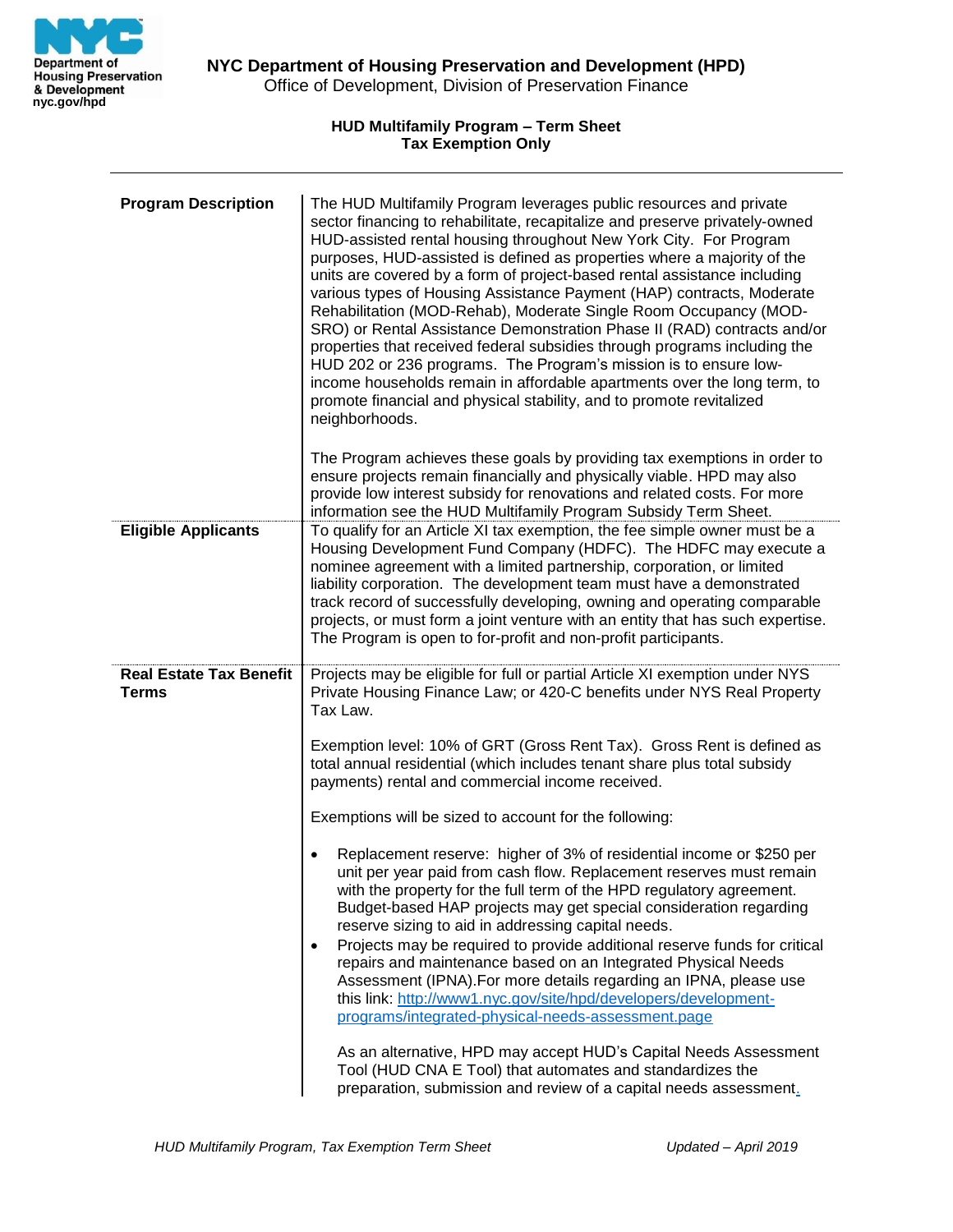|                                                                                              | More information is available using this link:<br>https://www.hud.gov/program_offices/housing/mfh/cna                                                                                                                                                                                                                                                                                                                                                                                                                                                                                                                                                                                                         |
|----------------------------------------------------------------------------------------------|---------------------------------------------------------------------------------------------------------------------------------------------------------------------------------------------------------------------------------------------------------------------------------------------------------------------------------------------------------------------------------------------------------------------------------------------------------------------------------------------------------------------------------------------------------------------------------------------------------------------------------------------------------------------------------------------------------------|
|                                                                                              | Actual level of benefit may be adjusted based on numerous factors,<br>including but not limited to:<br>total sum of equity distributions/refinancing proceeds,<br>loan to value on financing,<br>$\bullet$<br>standard debt service coverage of 1.15 on all financing,<br>$\bullet$<br>income to expense ratio (1.05 standard),<br>$\bullet$<br>Current level of taxation/exemption.<br>$\bullet$                                                                                                                                                                                                                                                                                                             |
|                                                                                              | For properties that currently have a tax exemption, HPD will evaluate the<br>current level of taxation in determining the supportable future taxation level.<br>If the current taxation level is supportable, the new exemption level will<br>remain consistent. Current tax exemptions are likely to continue with an<br>exemption amount based on the higher of the current tax benefit, or 10% of<br>gross rent (gross rent tax or "GRT").                                                                                                                                                                                                                                                                 |
|                                                                                              | Underdeveloped land in regulated housing developments may provide<br>opportunities for both new affordable housing and for extending/deepening<br>affordability of the existing affordable housing.                                                                                                                                                                                                                                                                                                                                                                                                                                                                                                           |
|                                                                                              | To facilitate affordable housing development opportunities on<br>underdeveloped land and parking lots in regulated affordable housing, HPD<br>may provide City Capital subsidy conforming with a New Construction term<br>sheet or consider deepening the level of tax exemption on the preservation<br>site in exchange for increased affordability on new construction projects.<br>Priority will be given to projects that most efficiently use City resources.                                                                                                                                                                                                                                            |
| <b>Range of Benefits</b>                                                                     | For projects with HAP contracts that receive budget-based or operating<br>$\bullet$<br>cost adjustment factors (OCAF) increases, HPD may allow the level of<br>benefit to remain consistent over the life of the tax exemption.<br>For projects with HAP contracts eligible for periodic market-based rent<br>$\bullet$<br>increases in excess of OCAF, the GRT payment will increase by the<br>difference of the base contract amount and 25% of future rent<br>increases over the term of the exemption period. Property tax liability<br>will be capped at 17% of gross rent.<br>HPD may be willing to consider affordable housing development on<br>$\bullet$<br>vacant land in sizing its tax exemption. |
| <b>Regulatory</b><br><b>Restrictions; Allowable</b><br><b>Income Levels; Rent</b><br>Setting | Projects will be subject to a regulatory agreement with a minimum 30-year<br>restriction period with the following requirements:<br>Section 8 HAP Contract: The contract must be extended to the<br>$\bullet$                                                                                                                                                                                                                                                                                                                                                                                                                                                                                                 |
|                                                                                              | maximum term possible prior to closing, and the owner must make<br>good faith efforts to renew the contract upon expiration.<br>For HAP Units: Allowable income levels and rents may be consistent<br>$\bullet$<br>with the HUD-requirements.                                                                                                                                                                                                                                                                                                                                                                                                                                                                 |
|                                                                                              | For non-HAP units, with rents set below 60%: AMI can be rented to<br>$\bullet$<br>households earning up to 10% above the rent limitation. Units with<br>rents set above 60% can be rented to households earning up to 20%<br>above the rent limitation.                                                                                                                                                                                                                                                                                                                                                                                                                                                       |

*HUD Multifamily Program, Tax Exemption Term Sheet*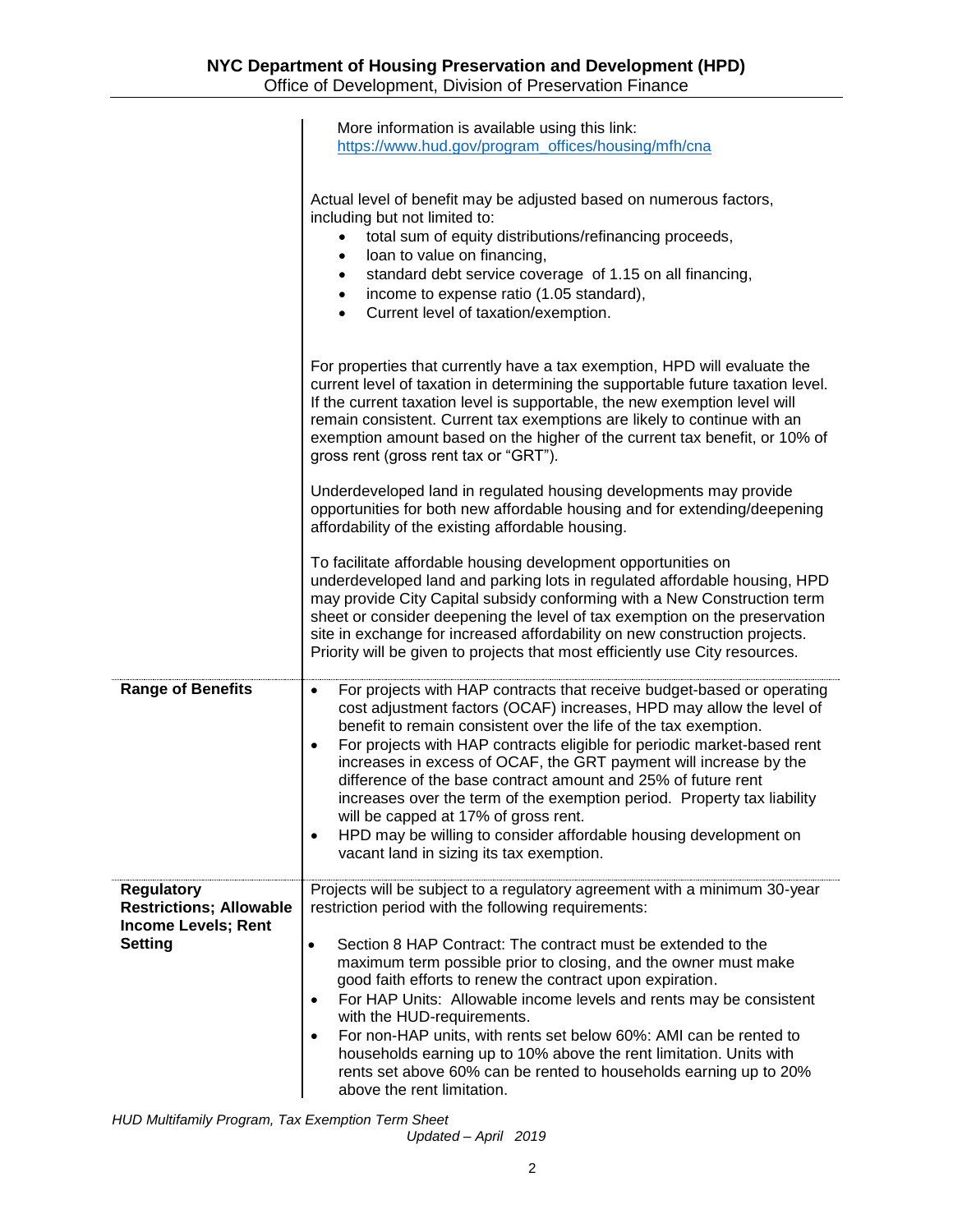|                                                  | Rent stabilization: All units are required to be registered with the New<br>$\bullet$<br>York State Rent Stabilization system according to NYS Housing<br>Community and Renewal guidelines.<br>Mark Up to Market Contracts: Units that are not rent stabilized may<br>$\bullet$<br>have initial legal rents set at 200% of Section 8 / HAP contract rents in<br>effect at closing. Units with upgrades completed as a result of the<br>financing are not eligible for Individual Apartment Increases (IAIs) or<br>Major Capital Improvement Increases (MCIs). Vacancy and Luxury<br>Decontrol are not permitted for the duration of the HPD restriction<br>period.<br>Mark to Market and Budget Based Contracts: Units that are not rent<br>$\bullet$<br>stabilized may have initial legal rents set at 120% of Section 8 / HAP<br>contract rents in effect at closing. Units with upgrades completed as a<br>result of the financing are not eligible for Individual Apartment Increases<br>(IAIs) or Major Capital Improvement Increases (MCIs). Vacancy and<br>Luxury Decontrol are not permitted for the duration of the HPD<br>restriction period<br>Required homeless preference of 20% must be established in<br>$\bullet$<br>accordance with HPD and HUD marketing/tenant selection<br>requirements. The source of referrals will be HPD's Homeless Referral<br>Unit. In the event of financial hardship, HPD may reduce or waive the<br>homeless preference if deemed necessary.<br>Existing HOME-funded and LIHTC units will be subject to additional<br>$\bullet$<br>restrictions and monitoring during the HOME and/or LIHTC compliance<br>period.<br>The Developer is required to comply with all applicable Federal, State,<br>$\bullet$<br>and local laws, orders, and regulations prohibiting housing<br>discrimination. |
|--------------------------------------------------|------------------------------------------------------------------------------------------------------------------------------------------------------------------------------------------------------------------------------------------------------------------------------------------------------------------------------------------------------------------------------------------------------------------------------------------------------------------------------------------------------------------------------------------------------------------------------------------------------------------------------------------------------------------------------------------------------------------------------------------------------------------------------------------------------------------------------------------------------------------------------------------------------------------------------------------------------------------------------------------------------------------------------------------------------------------------------------------------------------------------------------------------------------------------------------------------------------------------------------------------------------------------------------------------------------------------------------------------------------------------------------------------------------------------------------------------------------------------------------------------------------------------------------------------------------------------------------------------------------------------------------------------------------------------------------------------------------------------------------------------------------------------------------------------------------------------------------------|
| <b>Initial Submission</b><br><b>Requirements</b> | No later than 120 days prior to anticipated closing date, Sponsor will<br>submit for HPD review:<br>Project proposal including: location and description of the site,<br>$\bullet$<br>proposed acquisition details if applicable, independent third-party<br>Physical Needs Assessment (IPNA), proposed scope of work,<br>proposed financing plan and evidence of eligibility for other financing<br>sources (as applicable).<br>Project history including a summary of ownership history with<br>supporting documentation, any existing mortgages, use restrictions, tax<br>exemptions and rental assistance.<br>Organizational chart of existing ownership and future ownership.<br>$\bullet$<br>Evidence of HUD rental assistance, including copies of current and<br>$\bullet$<br>renewal contracts and pending applications for rent subsidy increases.<br>Past three years of project operating budgets, historical rent rolls for<br>$\bullet$<br>three previous years, current project rent roll, and three years of audited<br>annual financial statements.<br>Description of development team including borrower, architect,<br>$\bullet$<br>contractor, and management company, with list of principals, previous<br>experience (particularly with HPD) and recent financial statements of<br>principal entity(ies).<br>For a project that is refinancing, an independent 'As Is' appraisal<br>$\bullet$<br>performed within the past twelve months may be required for a project<br>to be considered for an exemption. The independent appraisal must be                                                                                                                                                                                                                                                                     |

*HUD Multifamily Program, Tax Exemption Term Sheet*

*Updated – April 2019*